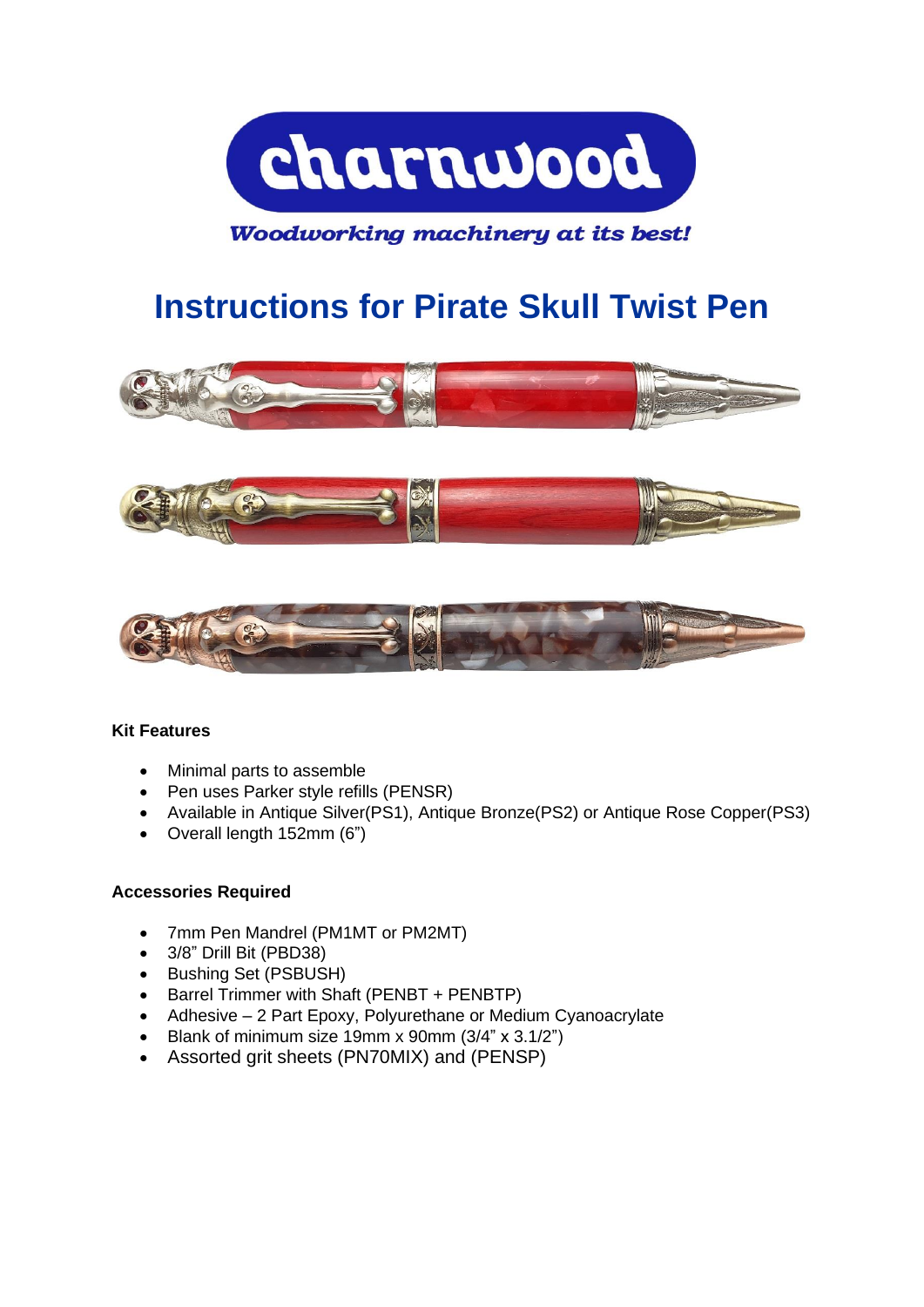### **Diagram A – The Parts included in the Kit**



#### **Preparing the Blank**

Step 1 – Cut 2 blanks (wood or acrylic) to the length of the brass tubes plus a small amount (approx. 2mm) for trimming.

Step 2 – Drill a 3/8" hole length wise through the blank. Use a slow speed and avoid using excessive pressure as this could cause the drill to wander or the blank to crack. Back out the drill regularly to clear chips and prevent overheating.

Step 3 – Roughen the outside of the tube with coarse (80g) abrasive. With your choice of epoxy, polyurethane or medium cyanoacrylate adhesive, cover the outside of the tube and insert into the blank using a twisting motion to ensure that the glue is evenly spread. If using a polyurethane glue, wet the inside of the blank before inserting the tube. Centre the tube lengthwise and allow to dry. If using a translucent acrylic blank it is advisable to paint the inside of the bored hole or brass tube white as this will enhance its colour and prevent the tube being visible.

Step 4 – Using a Barrel Trimmer with 3/8" shaft, square the ends of the blank 90 degrees flush to the ends of the brass tube. Alternatively this can be done using a disc/belt sander. Take care not to over trim the tube/blank as this will shorten the barrel and may affect the operation of the mechanism. Ensure that the inside of the tube is clear of dried glue. The use of a Tube Insertion Tool (PENTI) will minimise contact with the glue.